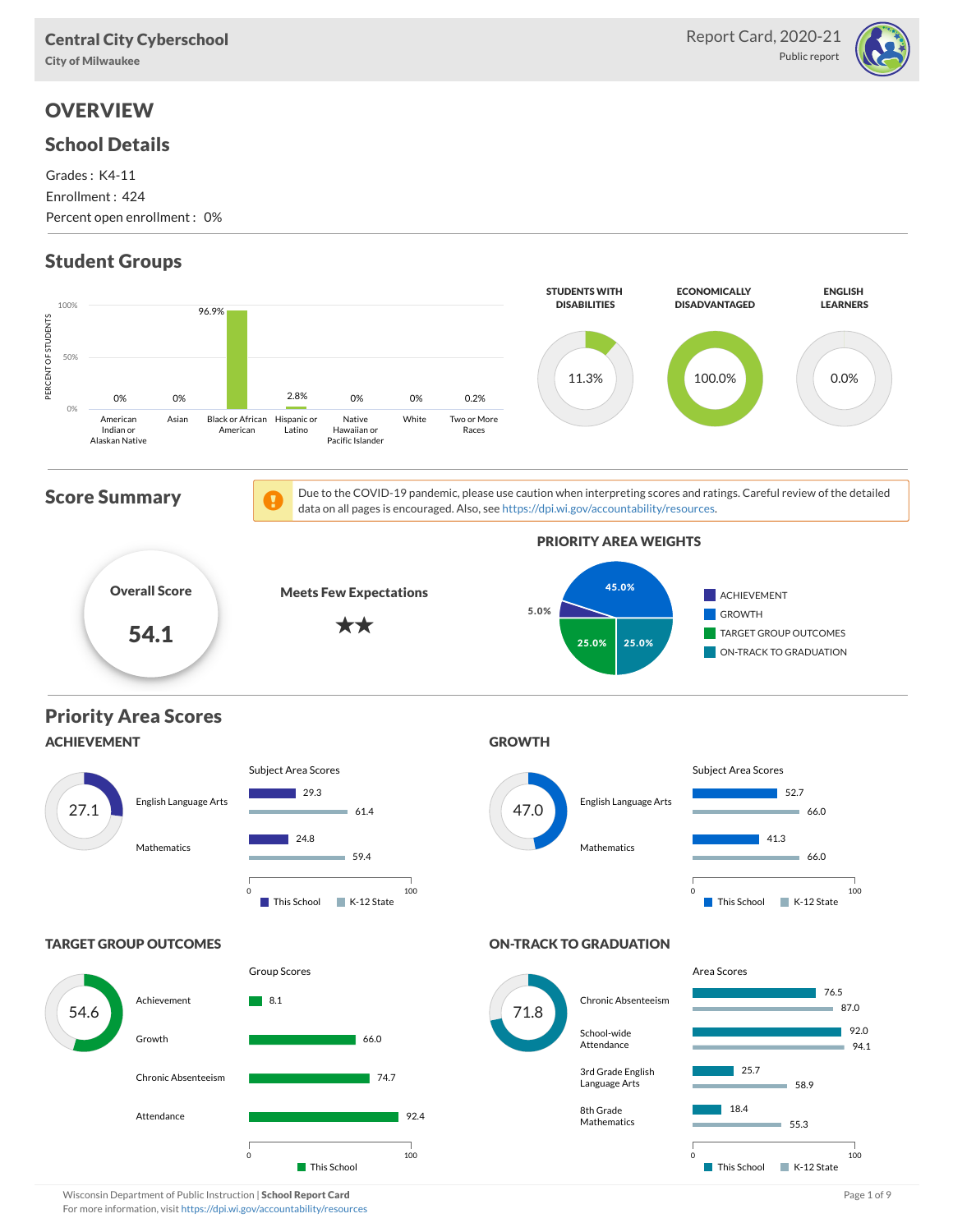

### ACHIEVEMENT

This priority area summarizes how this school's students performed on state assessments using a points-based proficiency system that gives partial credit for Basic test performance and extra credit for Advanced performance. The score is a multi-year average of English language arts and mathematics subscores.

#### Priority Area Score



**MATHEMATICS** 

### Student Group Achievement, 2020-21 (for information only)

Group size is given in parentheses. Groups with fewer than 20 students are not displayed.

#### ENGLISH LANGUAGE ARTS



#### Performance Levels by Year

These graphs show school-wide percentages and group sizes of students performing at each level.

#### ENGLISH LANGUAGE ARTS



#### **MATHEMATICS**



Wisconsin Department of Public Instruction | School Report Card Page 2 of 9 and 2 of 9 and 2 of 9 and 2 of 9 and 2 of 9 and 2 of 9 and 2 of 9 and 2 of 9 and 2 of 9 and 2 of 9 and 2 of 9 and 2 of 9 and 2 of 9 and 2 of 9 and

For more information, visit <https://dpi.wi.gov/accountability/resources>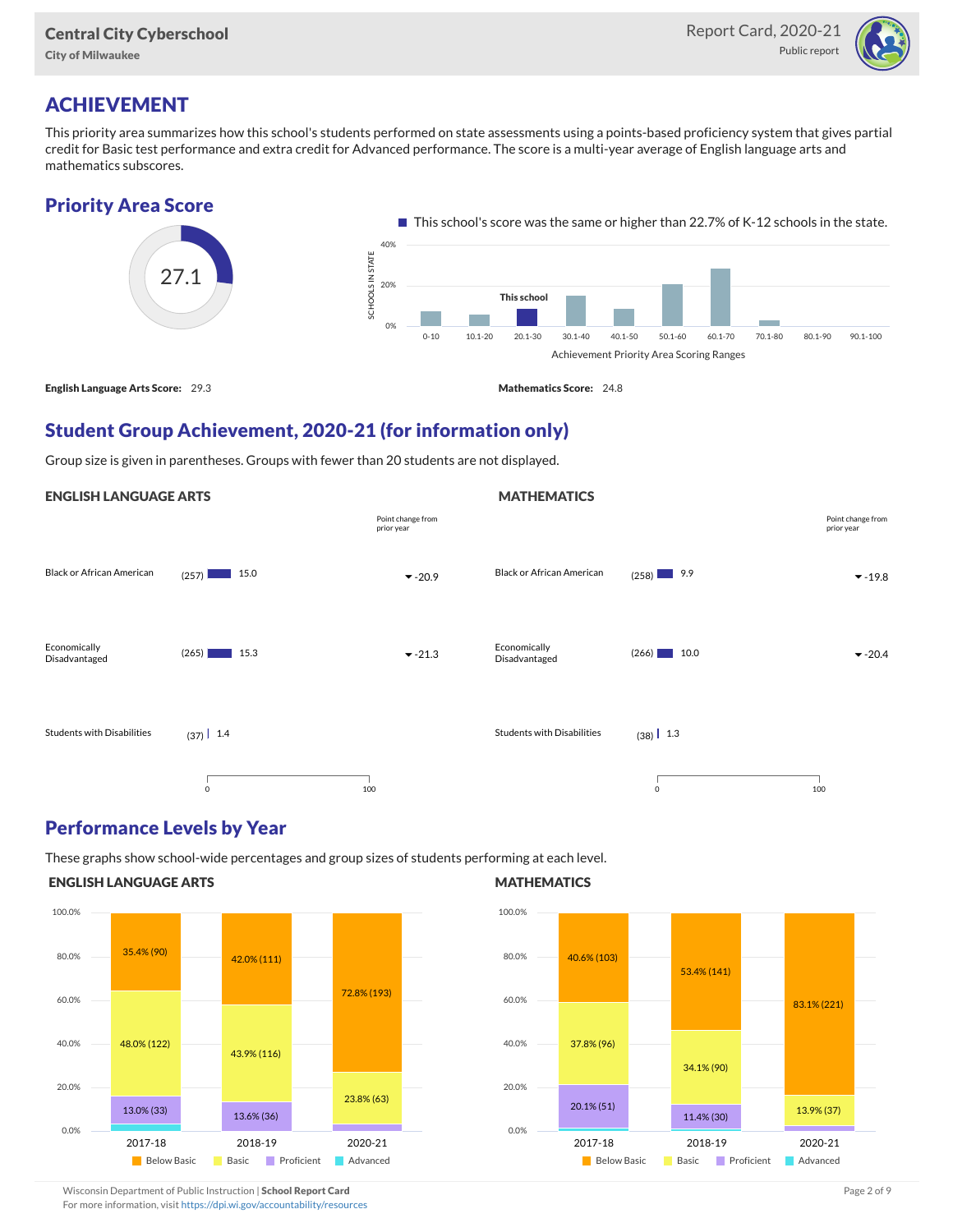

## ACHIEVEMENT - ADDITIONAL INFORMATION

The data on this page is for information only.

## Test Participation Rates, 2020-21

| <b>ENGLISH LANGUAGE ARTS</b> |                             | <b>MATHEMATICS</b> |                             |  |  |  |  |
|------------------------------|-----------------------------|--------------------|-----------------------------|--|--|--|--|
| All students                 | Lowest-participating group: | All students       | Lowest-participating group: |  |  |  |  |
|                              | Black or African American   |                    | Black or African American   |  |  |  |  |
| 90.3%                        | 90.0%                       | 90.6%              | 90.3%                       |  |  |  |  |

### Student Group Performance Levels by Year

Groups with any full academic year students in tested grades are shown.

#### ENGLISH LANGUAGE ARTS

|                                   | 2017-18                  |           |            |           | 2018-19        |                   |          |            | 2020-21    |                |                      |                                      |            |            |                |
|-----------------------------------|--------------------------|-----------|------------|-----------|----------------|-------------------|----------|------------|------------|----------------|----------------------|--------------------------------------|------------|------------|----------------|
|                                   | Total<br>Tested<br>$\pm$ | Advanced  | Proficient | Basic     | Below<br>Basic | Tested<br>Total # | Advanced | Proficient | Вã<br>isic | Below<br>Basic | Tested<br>Total<br># | ⋗<br>evb.<br>∍<br>O<br>Œ<br>$\Omega$ | Proficient | Вã<br>isic | Below<br>Basic |
| All Students: K-12 State          | 573,785                  | 8.6%      | 33.7%      | 34.0%     | 23.7%          | 572,416           | 8.0%     | 32.7%      | 34.1%      | 25.3%          | 493,160              | 6.9%                                 | 31.5%      | 35.2%      | 26.5%          |
| All Students                      | 254                      | 3.5%      | 13.0%      | 48.0%     | 35.4%          | 264               | 0.4%     | 13.6%      | 43.9%      | 42.0%          | 265                  | 0.0%                                 | 3.4%       | 23.8%      | 72.8%          |
| <b>Black or African American</b>  | 253                      | 3.2%      | 13.0%      | 48.2%     | 35.6%          | 259               | 0.4%     | 13.5%      | 43.6%      | 42.5%          | 257                  | 0.0%                                 | 3.1%       | 23.7%      | 73.2%          |
| Hispanic or Latino                | $\sim 20$                | $\star$   | $\star$    | $\star$   | $\star$        | $\angle 20$       | $\star$  | $\star$    | $\star$    | $\star$        | $\sim 20$            | $\star$                              | $\star$    | $\star$    |                |
| Two or More Races                 | 0                        | <b>NA</b> | <b>NA</b>  | <b>NA</b> | <b>NA</b>      | $\sim 20$         | $\star$  | $\star$    | $\star$    | $\star$        | $\angle 20$          | $\star$                              | $\star$    | $\star$    |                |
| <b>Economically Disadvantaged</b> | 245                      | 3.7%      | 12.7%      | 48.2%     | 35.5%          | 258               | 0.4%     | 14.0%      | 44.2%      | 41.5%          | 265                  | 0.0%                                 | 3.4%       | 23.8%      | 72.8%          |
| <b>English Learners</b>           | 0                        | <b>NA</b> | <b>NA</b>  | <b>NA</b> | <b>NA</b>      | $\sim 20$         | $\star$  | $\star$    | $\star$    | $\star$        | $\sim 20$            | $\star$                              | $\star$    | $\star$    |                |
| <b>Students with Disabilities</b> | $\angle 20$              | $\star$   | $\star$    | $\star$   | $\star$        | $\angle 20$       | $\star$  | $\star$    | $\star$    | $\star$        | 37                   | 0.0%                                 | 0.0%       | 2.7%       | 97.3%          |

#### **MATHEMATICS**

|                                   | 2017-18           |             |            |           | 2018-19                    |                   |          |            | 2020-21              |                           |                            |                                      |                |                      |                |
|-----------------------------------|-------------------|-------------|------------|-----------|----------------------------|-------------------|----------|------------|----------------------|---------------------------|----------------------------|--------------------------------------|----------------|----------------------|----------------|
|                                   | Tested<br>Total # | Advanc<br>Ä | Proficient | Basic     | Below<br>$\varpi$<br>iasic | Tested<br>Total # | Advanced | Proficient | Вā<br>≌.<br>$\Omega$ | Below<br>$\infty$<br>asic | Tested<br><b>Tota</b><br># | ⋗<br>evb.<br>∍<br>O<br>Œ<br>$\Omega$ | Profici<br>eur | Βã<br>፵.<br>$\Omega$ | Below<br>Basic |
| All Students: K-12 State          | 574,706           | 9.2%        | 32.6%      | 31.2%     | 27.0%                      | 573,211           | 9.4%     | 31.6%      | 30.8%                | 28.2%                     | 493,047                    | 7.0%                                 | 29.4%          | 31.6%                | 32.0%          |
| All Students                      | 254               | 1.6%        | 20.1%      | 37.8%     | 40.6%                      | 264               | 1.1%     | 11.4%      | 34.1%                | 53.4%                     | 266                        | 0.0%                                 | 3.0%           | 13.9%                | 83.1%          |
| <b>Black or African American</b>  | 253               | 1.6%        | 19.8%      | 37.9%     | 40.7%                      | 259               | 0.8%     | 11.6%      | 34.0%                | 53.7%                     | 258                        | 0.0%                                 | 3.1%           | 13.6%                | 83.3%          |
| Hispanic or Latino                | $\sim 20$         | $\star$     | $\star$    | $\star$   | $\star$                    | $\sim 20$         | $\star$  | $\star$    | $\star$              | $\star$                   | $\sim 20$                  | $\star$                              | $\star$        | $\star$              |                |
| Two or More Races                 | $\Omega$          | <b>NA</b>   | <b>NA</b>  | <b>NA</b> | <b>NA</b>                  | $\angle 20$       | $\star$  | $\star$    | $\star$              | $\star$                   | $\sim 20$                  | $\star$                              | $\star$        | $\star$              | $\star$        |
| <b>Economically Disadvantaged</b> | 245               | 1.6%        | 20.4%      | 38.0%     | 40.0%                      | 258               | 1.2%     | 11.6%      | 34.1%                | 53.1%                     | 266                        | 0.0%                                 | 3.0%           | 13.9%                | 83.1%          |
| <b>English Learners</b>           | 0                 | <b>NA</b>   | <b>NA</b>  | <b>NA</b> | <b>NA</b>                  | $\sim 20$         | $\star$  | $\star$    | $\star$              | $\star$                   | $\sim 20$                  | $\star$                              | $\star$        | $\star$              |                |
| <b>Students with Disabilities</b> | $\sim 20$         | $\star$     | $\star$    | $\star$   | $\star$                    | $\angle 20$       | $\star$  | $\star$    | $\star$              | $\star$                   | 38                         | 0.0%                                 | 0.0%           | 2.6%                 | 97.4%          |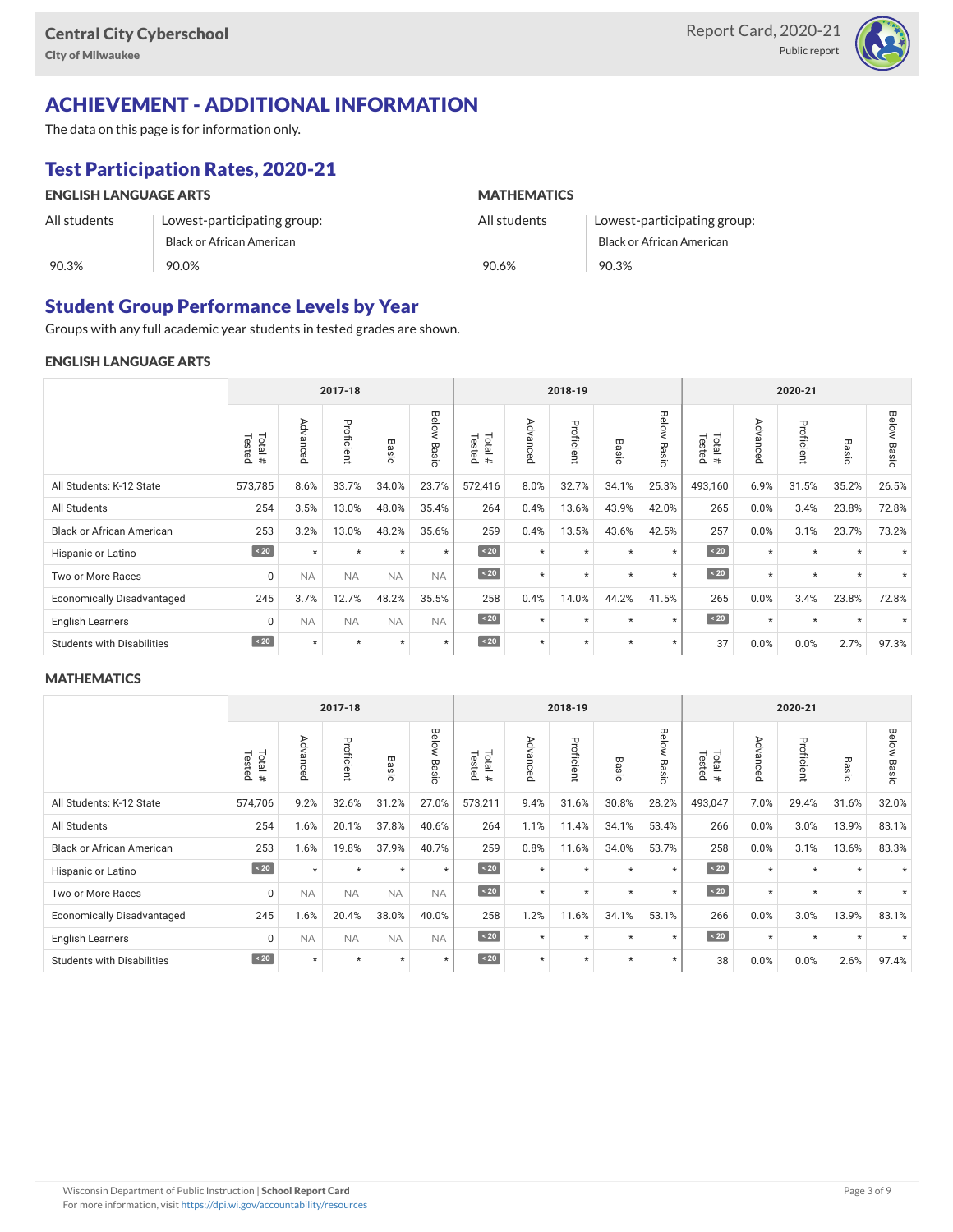

# **GROWTH**

This priority area measures year-to-year student progress on statewide tests. It uses a value-added model that seeks to control for circumstances beyond the influence of educators. A high value-added score means that on average students in the school are progressing more quickly than other, similar students. Growth is scored from 0 to 100 to match the other priority areas and is a conversion from the roughly 0 to 6 value-added score.



## Student Group Value-Added (for information only)

Value-added scores cover an approximately 0-6 range. Higher scores mean greater positive impact. A score of 3.0 is average. Group size is shown in parentheses. Groups with fewer than 20 students are not displayed. Shaded boxes indicate higher-than-average scores.

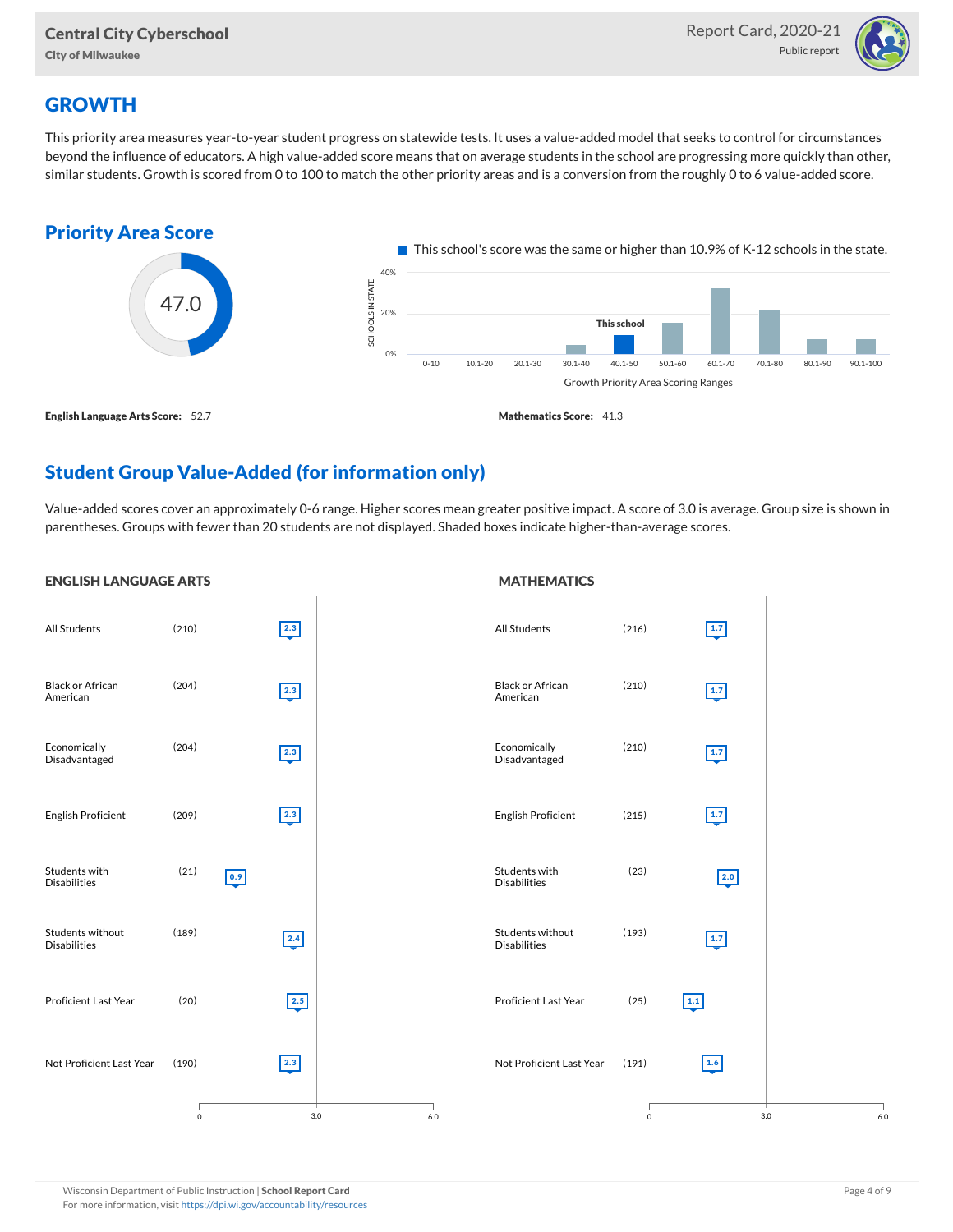

# TARGET GROUP OUTCOMES

This priority area examines outcomes for students with the lowest test scores — the Target Group. It is designed to promote equity by helping schools focus on learners who need the most support while also improving outcomes for all students. The priority area score combines component scores for achievement, growth, chronic absenteeism, and attendance or graduation rate. Data are not displayed when target groups have fewer than 20 students.





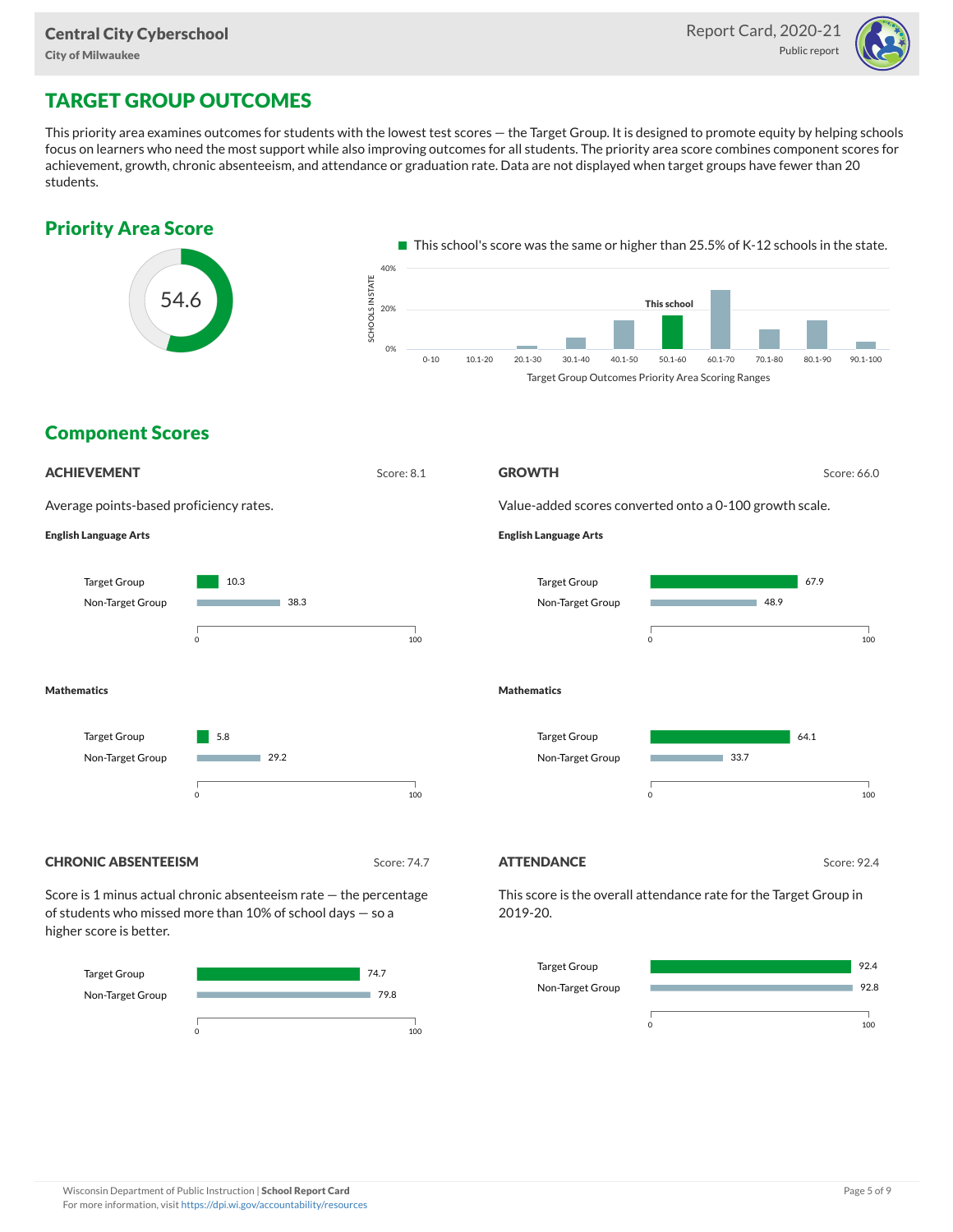

# ON-TRACK TO GRADUATION

This priority area indicates how successfully students are progressing toward completing their K-12 education. The score combines component scores for measures of student engagement and achievement.



### Component Scores



Score is 1 minus actual chronic absenteeism rate — the percentage of students who missed more than 10% of school days — so a higher score is better.



#### **SCHOOL-WIDE ATTENDANCE** Score: 92.0

This score is the overall attendance rate for the school in 2019-20.



#### **3RD GRADE ENGLISH LANGUAGE ARTS** Score: 25.7

Average points-based proficiency rates.



#### **8TH GRADE MATHEMATICS** Score: 18.4

Average points-based proficiency rates.

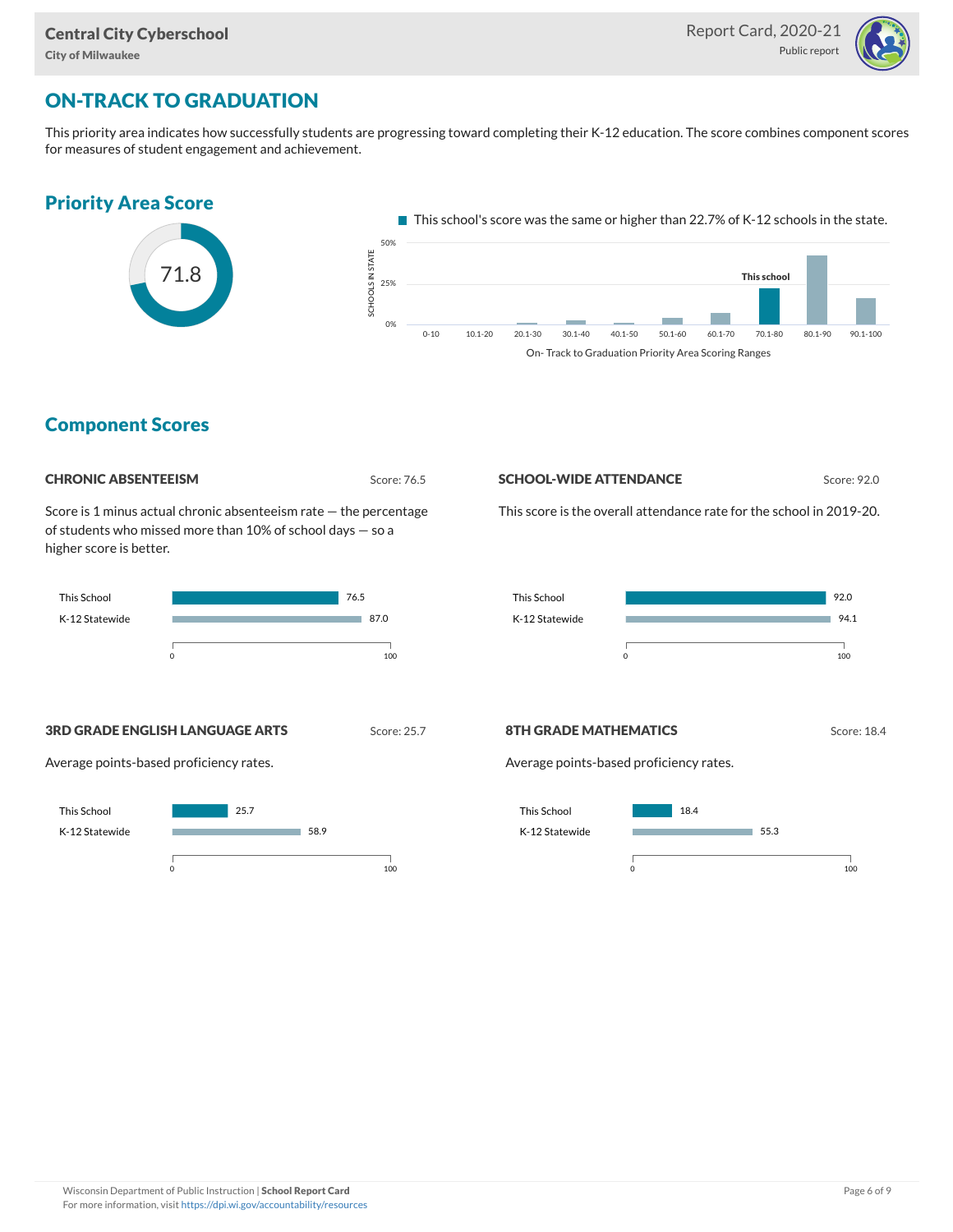

# ON-TRACK TO GRADUATION - ADDITIONAL INFORMATION

This page provides additional detail about chronic absenteeism and graduation and is for information only.

### Student Group Chronic Absenteeism Rates, Single-Year

|                                   | 2017-18     |           | 2018-19   |         | 2019-20   |           |  |
|-----------------------------------|-------------|-----------|-----------|---------|-----------|-----------|--|
|                                   | Students    | Rate      | Students  | Rate    | Students  | Rate      |  |
| All Students: K-12 State          | 833,321     | 12.8%     | 831,563   | 13.1%   | 826,692   | 13.1%     |  |
| All Students                      | 366         | 17.2%     | 387       | 23.3%   | 430       | 27.2%     |  |
| <b>Black or African American</b>  | 361         | 17.5%     | 377       | 22.8%   | 415       | 26.7%     |  |
| Hispanic or Latino                | $\angle 20$ | $\star$   | $\sim 20$ | $\star$ | $\sim 20$ |           |  |
| White                             | $\Omega$    | <b>NA</b> | $\sim 20$ | $\star$ | 0         | <b>NA</b> |  |
| Two or More Races                 | $\angle 20$ | $\star$   | $\sim 20$ | $\star$ | $\sim 20$ | $\star$   |  |
| <b>Economically Disadvantaged</b> | 353         | 17.6%     | 375       | 24.0%   | 430       | 27.2%     |  |
| <b>English Learners</b>           | $\mathbf 0$ | <b>NA</b> | $\sim 20$ | $\star$ | $\sim 20$ |           |  |
| <b>Students with Disabilities</b> | 32          | 18.8%     | 26        | 30.8%   | 52        | 36.5%     |  |

### Student Group Graduation Rates

This table shows for each of two cohorts the percentage of students starting high school together who graduated by 2019-20. The four-year rate pertains to students who started high school four years earlier, and the seven-year rate pertains to students who started seven years earlier.

This school does not have a 12th grade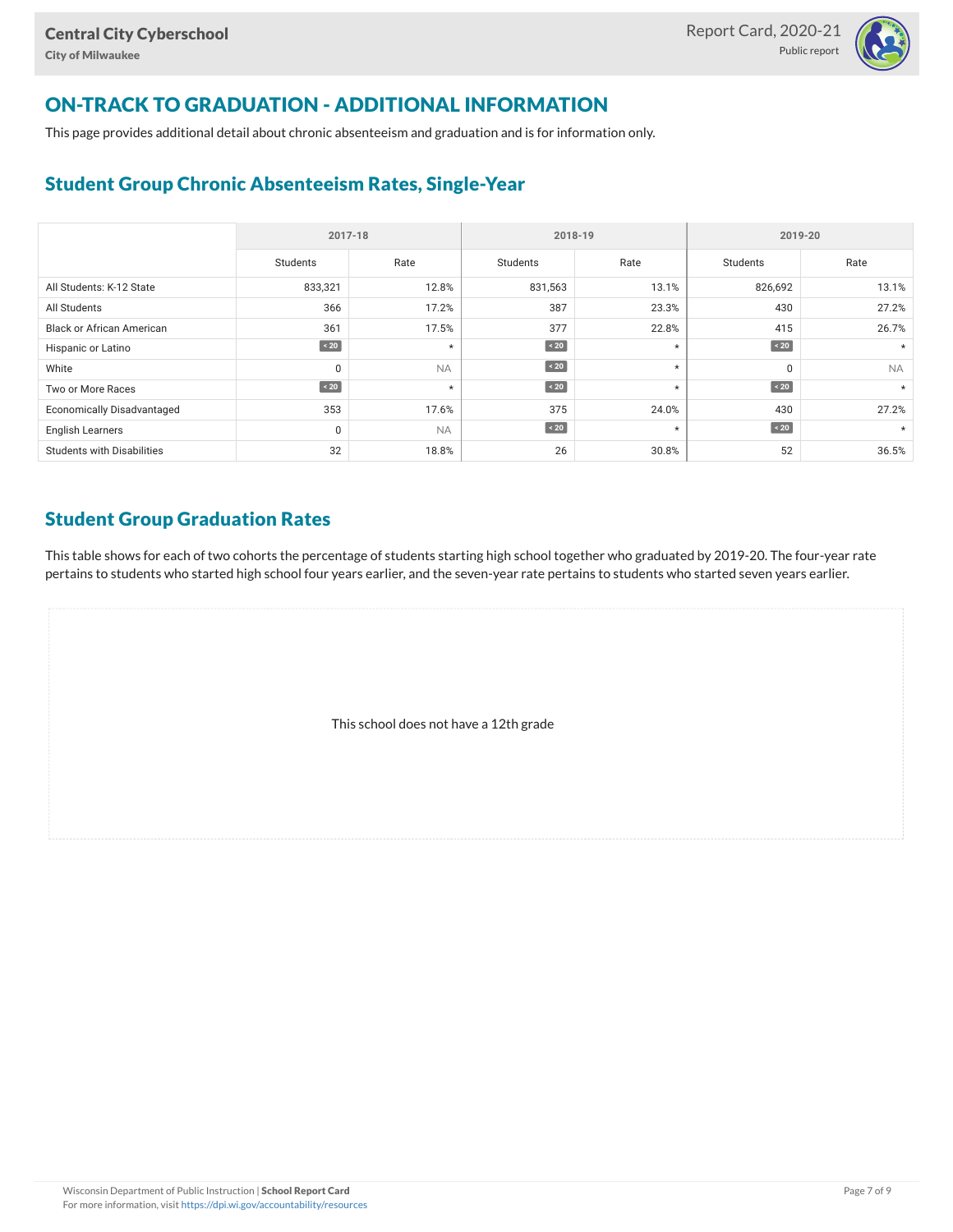

# POSTSECONDARY PREPARATION, 2019-20

Section 115.385 (d)1.-5., Wis. Stat., requires report cards to include data on pupil participation in various postsecondary preparation opportunities. All data are for grades 9-12. This is for information only and does not affect scores. Course and program data are reported by schools and districts to DPI, and this is the first time these data are included on report cards. Please use caution when interpreting these data. Asterisks replace all-student participation data if the school enrolled fewer than 20 students.

### Participation by Type of Postsecondary Preparation

| <b>ADVANCED COURSES</b>                           |                            | <b>DUAL ENROLLMENT</b>              |                             | <b>INDUSTRY-RECOGNIZED</b><br><b>CREDENTIALS</b> |                                 | <b>WORK-BASED LEARNING</b> |                                                               |  |
|---------------------------------------------------|----------------------------|-------------------------------------|-----------------------------|--------------------------------------------------|---------------------------------|----------------------------|---------------------------------------------------------------|--|
| School                                            | State                      | School                              | State                       | School                                           | State                           | School                     | State                                                         |  |
| 0.0%                                              | 19.2%                      | $0.0\%$                             | 17.8%                       | 0.0%                                             | 1.4%                            | 0.0%                       | 2.4%                                                          |  |
| No students successfully<br>completed an Advanced | Placement or International | No students successfully<br>course. | completed a dual enrollment | recognized credential.                           | No students earned an industry- |                            | No students participated in a<br>work-based learning program. |  |
| Baccalaureate course.                             |                            |                                     |                             |                                                  |                                 |                            |                                                               |  |

### Student Group Participation

This table compares the percentages of students in the school participating in different types of postsecondary preparation opportunities with the percentages for the state. All groups present in the school are shown. Total student enrollments are given for reference.

|                                   | <b>Total # Enrolled</b> |        | <b>Advanced Courses</b> |       | <b>Dual Enrollment</b> |       | Industry-Recognized<br><b>Credentials</b> |       | <b>Work-Based Learning</b> |              |
|-----------------------------------|-------------------------|--------|-------------------------|-------|------------------------|-------|-------------------------------------------|-------|----------------------------|--------------|
|                                   | School                  | State  | School                  | State | School                 | State | School                                    | State | School                     | <b>State</b> |
| American Indian or Alaskan Native | $\sim 20$               | 3.044  |                         | 7.7%  | $\star$                | 12.3% | $\star$                                   | 0.5%  | $\star$                    | 0.9%         |
| <b>Black or African American</b>  | 46                      | 24,232 | 0.0%                    | 11.5% | 0.0%                   | 9.9%  | 0.0%                                      | 0.3%  | 0.0%                       | 0.8%         |
| Economically Disadvantaged        | 47                      | 97,617 | 0.0%                    | 11.0% | 0.0%                   | 13.7% | 0.0%                                      | 0.8%  | 0.0%                       | 1.7%         |
| <b>Students with Disabilities</b> | $\angle 20$             | 34,473 | $\star$                 | 2.9%  | $\star$                | 10.2% | $\star$                                   | 0.5%  | $\star$                    | 1.4%         |